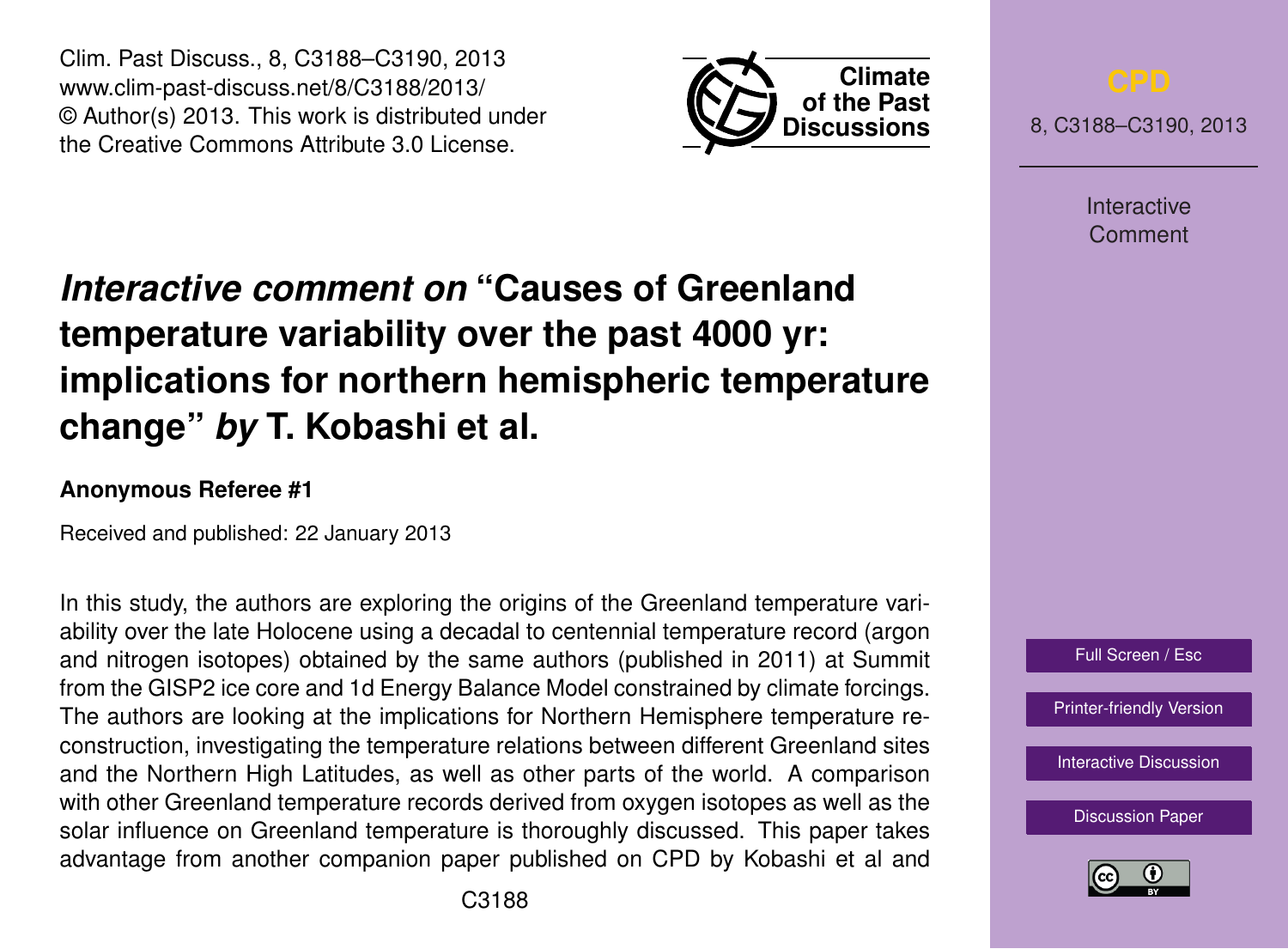dealing with the more recent (800 years) part of their temperature record. The paper is noteworthy and the authors are doing a good job of explaining, considering all the climate forcings, some of which (volcanic forcing) are here reconstructed, as well as the internal climate variability (NAO/AO) and AMOC changes. The manuscript is well structured perhaps a little too long but the reading is good. The paper is appropriate for Climate of the Past and I recommend its publication after some corrections (see below).

P 4818, lines 3-4: the authors should explain what do they intend for "annual" since the record has a resolution of 20 years. This should be added not here, in the abstract, but in the main text. P 4819, lines 16-17: I would say spring to summer rather than the contrary. P 4819, line 25: add "is" after this. P 4820, line 5: "annual", see above comment. P 4827, line 26: add "are" before "located". Moreover, I would not say that GISP2 is located on the SW slope of the ice sheet. P 4828, line 4: why the correlation is negative? See table 2, it should be positive and the same below (line 6). P 4828, lines 16-20: Why the assumption by Vinther et al (2009) are not valid? Specify better. P 4828, line 25: add "s" to fluctuation. P 4829, line 5: change "though" into through. P 4830, line 13: the word "significant" is perhaps too much considering that the correlation between GTA and solar activity were quite low in the companion paper. P 4834, lines 1-3: I would delete this sentence; it seems a repetition of the first sentence of chapter 5. P 4834, line 6: event? P 4834, line 26: the words wide spread should be one, widespread. P 4835, line 27: add respectively before indicating. P 4836, lines 22-25. The sentence starting with "More recently," should be rephrased. P 4838: I would exchange the order of the figures 13 and 14 putting before the figure of the reconstructed volcanic forcing over the last 1500 yr. P 4840, lines 22-23: It should be the opposite: during stronger solar activity Greenland temperatures should exhibit negative deviation. Please, correct. P 4841, line 4: it should be figure 16 and not 15. P 4841, lines 16-19: it is not clear how the calculation has been done, by using the eq. 1. P 4842, lines 8-9: which is the latitude interval for NHL? I found this part of the text not easy to follow. P 4844, line 28: add respectively after C.E. P 4845, line 28: the correct

8, C3188–C3190, 2013

**Interactive** Comment

Full Screen / Esc

[Printer-friendly Version](http://www.clim-past-discuss.net/8/C3188/2013/cpd-8-C3188-2013-print.pdf)

[Interactive Discussion](http://www.clim-past-discuss.net/8/4817/2012/cpd-8-4817-2012-discussion.html)

[Discussion Paper](http://www.clim-past-discuss.net/8/4817/2012/cpd-8-4817-2012.pdf)